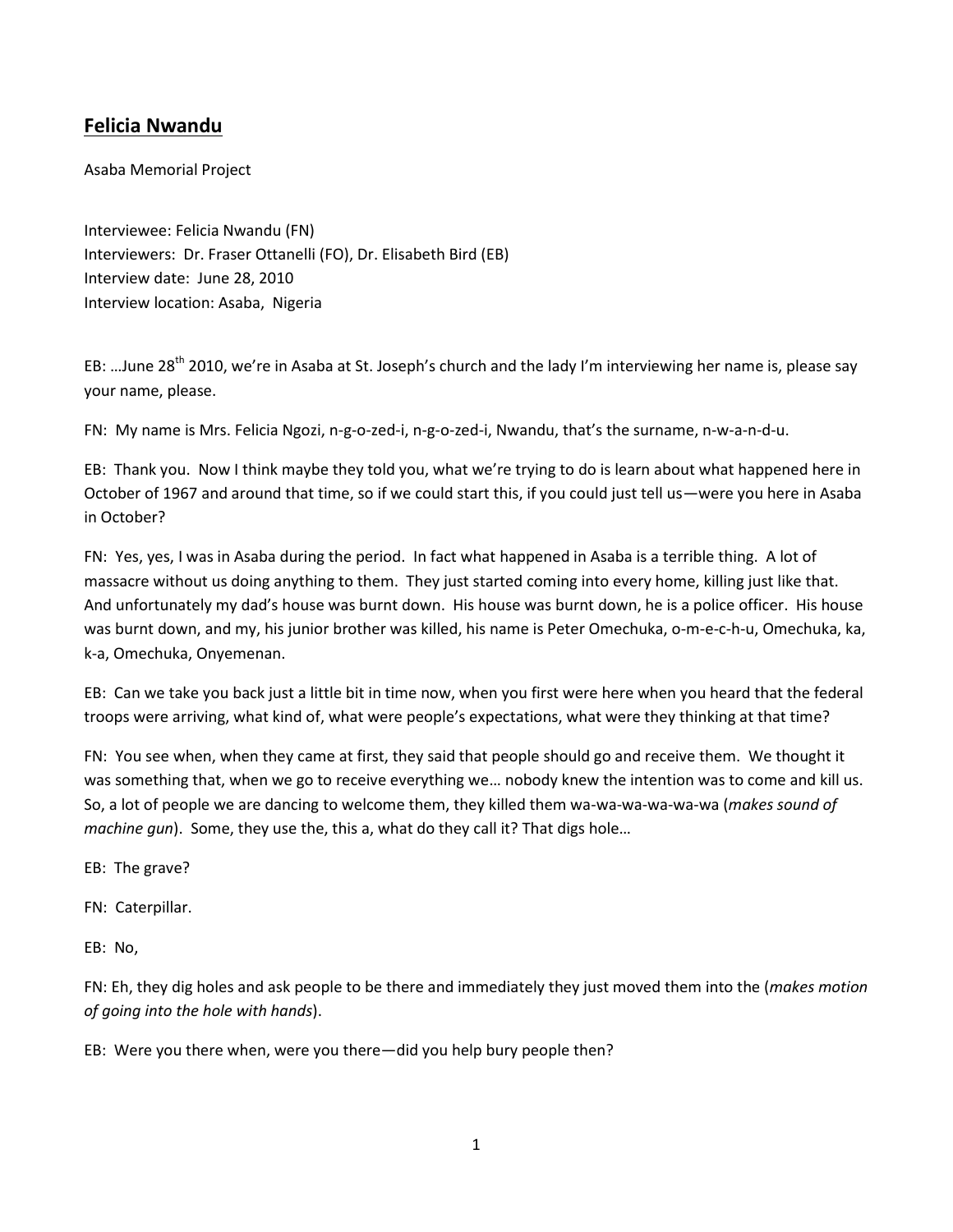FN: The thing is that when we saw them we now hid ourselves, I think you understand, so many people that were there were killed. Even people in the village places where they are holding their meetings, their family meetings, they came there, they killed them, nobody escaped. Right in my own village, right in my own village, they were at the meeting and they were killed.

EB: So they had a meeting to discuss what to do?

FN: No, you know, the family we are just discussing their own family affair, what to do in the village. Unknowingly to them the soldiers they are coming. So, they did not even know when they came, and took them unawares. And we are hurt, killed.

EB: The, um, what, which village were you, which village?

FN: Umuaji, I'm from Umuaji.

EB: Here? This Umujie?

FN: Umuji, my village is Obisor family, right here, Obisor family. O-b-i-s-o-r family.

EB: Obisor family, okay.

FN: In Umuaji quarters, Asaba.

EB: Okay, now, what we're very interested in—we have a lot of details about the story, what we really want to know is exactly what you personally witnessed in terms of people being killed or anything like that.

FN: Yes, I witnessed when they killed my brother, that is my father's brother at Umuaji, and they were killed, so, in fact, it was terrible because he was in the ceiling, in the ceiling then, they had to, they shot him there.

EB: They shot him through the ceiling?

FN: Yes, they shot him. Because, I didn't know how they knew that many people were in the ceiling, they killed them.

EB: So the soldiers just came into the house?

FN: They came into the house, killed, and then burnt down the house.

EB: Do you remember when, was this before the big, was this before they took everybody away and killed them in, before they killed them in Ogbe-Osawa?

FN: No, it was the second operation.

EB: Oh, it was the second operation, 1968.

FN: It was the second operation. The second operation. That was the time they killed him. They now, maybe somebody told them that so many are in the ceiling. And even when the, when the people, after the day still, they came and said, "Oh, so they didn't kill, they didn't clear the whole Asaba."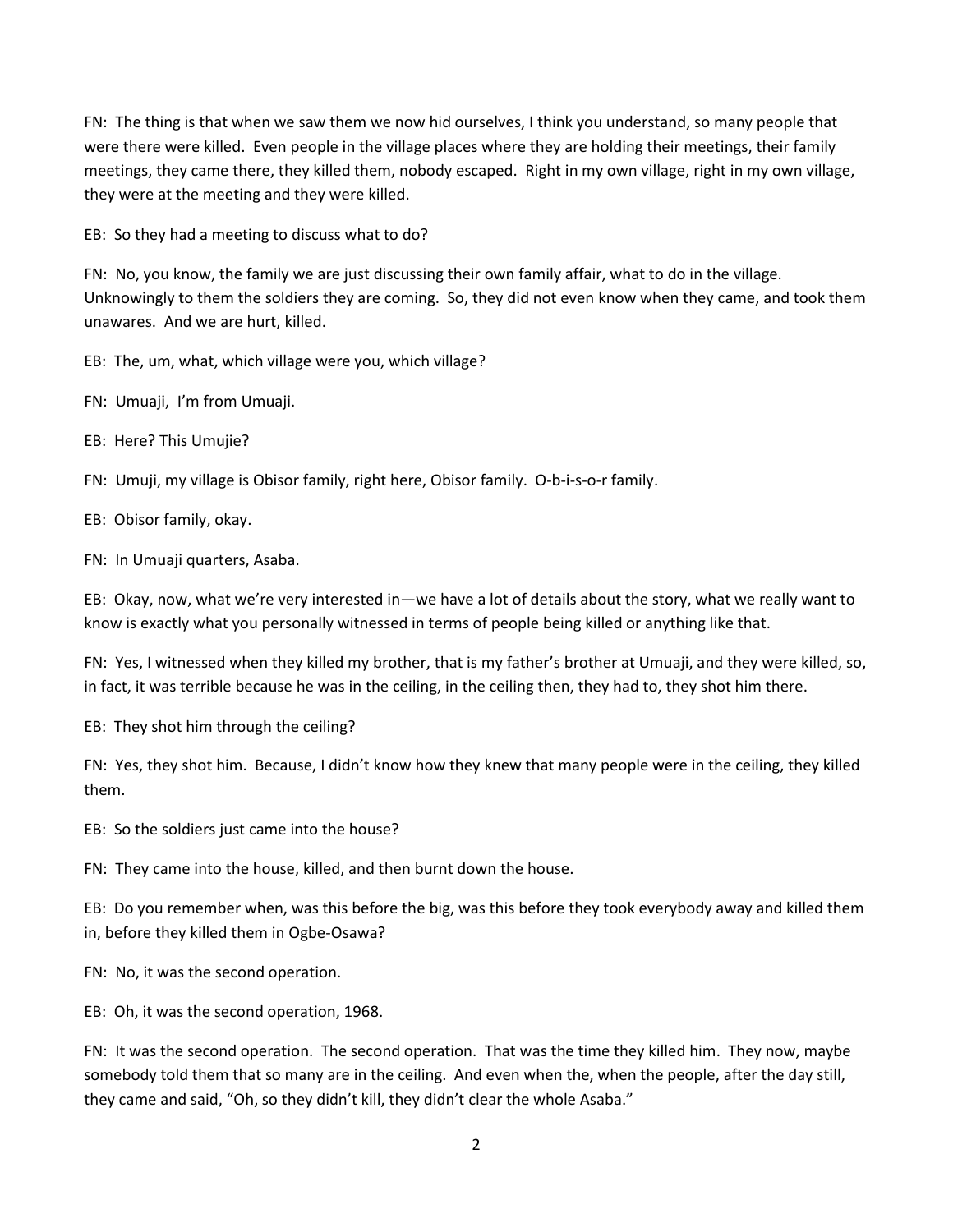EB: Mhmm, so this was after the troops had left, this was, they came in 1967,

FN: Yes

EB: …they killed a lot of people.

FN: A lot of people, they, and then they said "so we have been saved." But during, immediately again they started killing. That was the time, they killed this—my brother—who was in the ceiling, a lot of them.

EB: And your brother's name was Peter.

FN: Peter Omechuka Onyenemam

EB: At that time, in 1968, when the troops came back, when they killed your brother, we heard that a lot of the troops came and took the people out of the town and took them to St. Patrick's—is that right?

FN: Eh, the ones in St. Patrick's, a lot were in St. Patricks, not—it was the women and children. We are taken there. It was the men, mostly, they cleared.

EB: Yeah.

FN: Even like some, like in Obiaju like in the village they call Obiaju the old men (whistles).

EB: Everybody.

FN: In this, so they rendered so many people fatherless. A lot of homes, we are rendered fatherless, no father to carry on with getting the training of the children. When they just noticed you are a boy—they shot you. So, so many disguised their little younger ones they had disguised themselves as women. And even when they see that you are younger, they would forcibly take you as their wife. That is if you don't want, they kill you.

EB: Yeah, so they did kill some women, too.

FN: That is, people who refused to, to move along with them as their wives.

EB: Yeah, hm. What happened to the women who were forcibly taken by the soldiers?

FN: The ones taken by the soldiers stayed with the soldiers.

EB: Hm.

FN: M-hmm.

EB: Did any of them come back to Asaba afterwards?

FN: Well, some came back, that is who, they, because they were afraid—they didn't know what would happen to them, so they go along with them. But then after they didn't stay, so many of them came back.

EB: Some had children, some would have had children with the soldiers?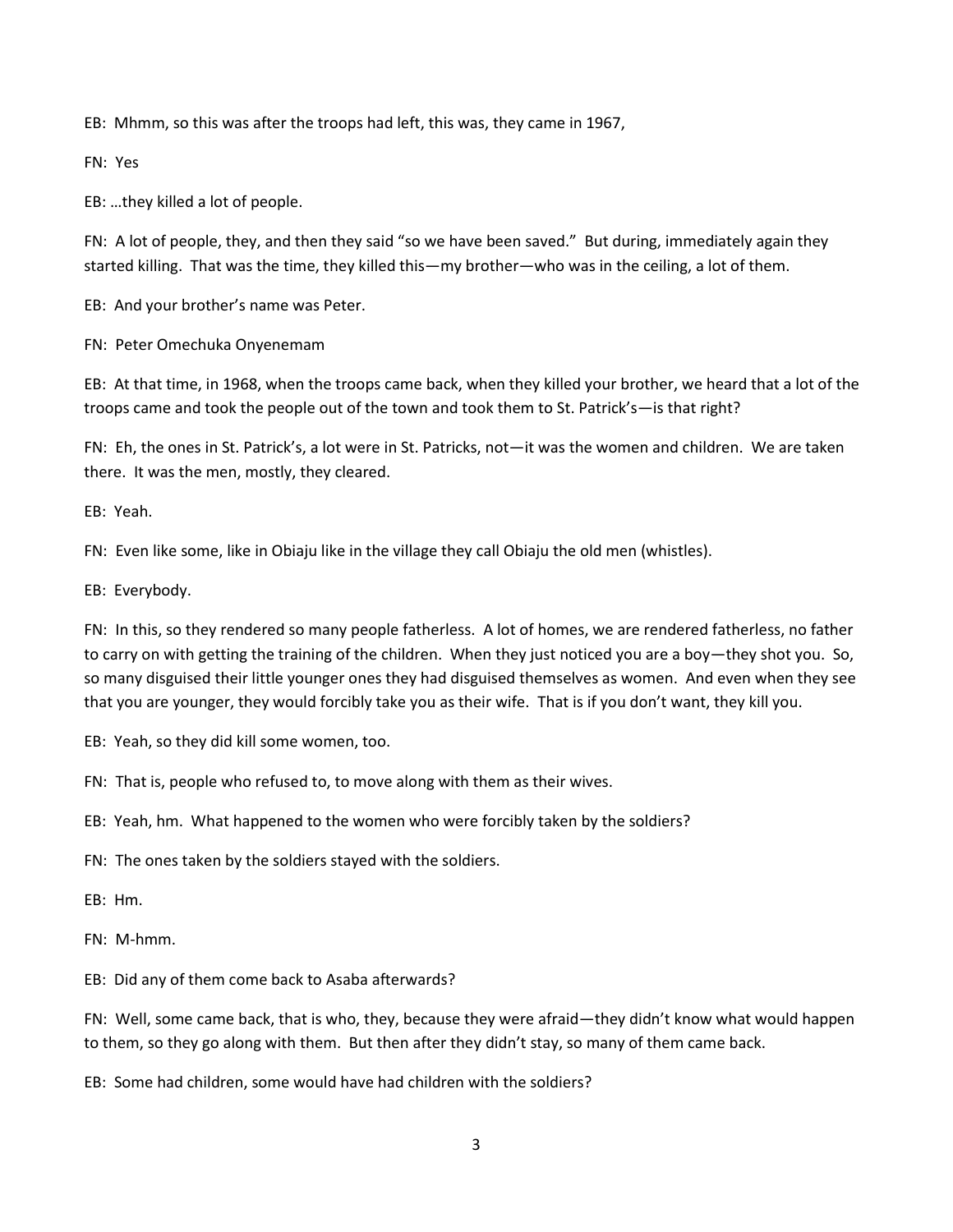FN: No, no.

EB: No? No children, oh. Um, so you were here all the time, when the big, when the mass killing with the mass grave in October  $7<sup>th</sup>$  1967 you were here but you didn't see it, is that correct?

FN: The mass killing? I did not see it with my two eyes, but immediately we ran back, we saw where they dig the grave and they cover them. So at that time, when it was that particular time, we normally come to this St. Joseph, we make mass, we go there where they put them, where they buried them. They will now say mass, the whole Asaba, everybody, we come there, we say mass. So, they even shot at them, back there, where we have the river Niger, they shot them, put them there, so that is it. And a lot were killed leaving them underground, so when you come and say it is your brother or your father and then you carry them, but if you did not meet them that they have carried them, to put them, where they buried them, just took them there and buried them.

Even my father, whom his house was burnt down, I looked for him because our house was burnt down so in relation, as I was searching, searching searching so I got to see this, my father's old, eh, because he is a police officer, but this is when he was in junior rank, but the one in senior rank his house was burnt. So he couldn't get out. The relation of my father, I got this. In his album, so this is my Dad.

EB: This is your father?

FN: Yeah. That is my father, when they burnt down his house.

EB: That must have been terrible, you had nothing left?

FN: Nothing, the whole property, every damn thing was burnt down to ashes, the house was burnt down to ashes.

EB: Mhmm.

FN: And he ran away. I think you understand, he ran away and that was why he was saved.

EB: Yeah.

FN: And when they came to look for him, because he was um, the officer in charge of this police station here, yes he was the master. M-hmm. So when they now came they couldn't see him. Uh huh, so that is how he was saved.

EB: He was saved, yes.

FN: He escaped death.

EB: How many, how many—at that time how old were you in 1967?

FN: I was um, I am a grown up because I was in secondary school, I was in secondary school. I was in class three in the secondary school at that time.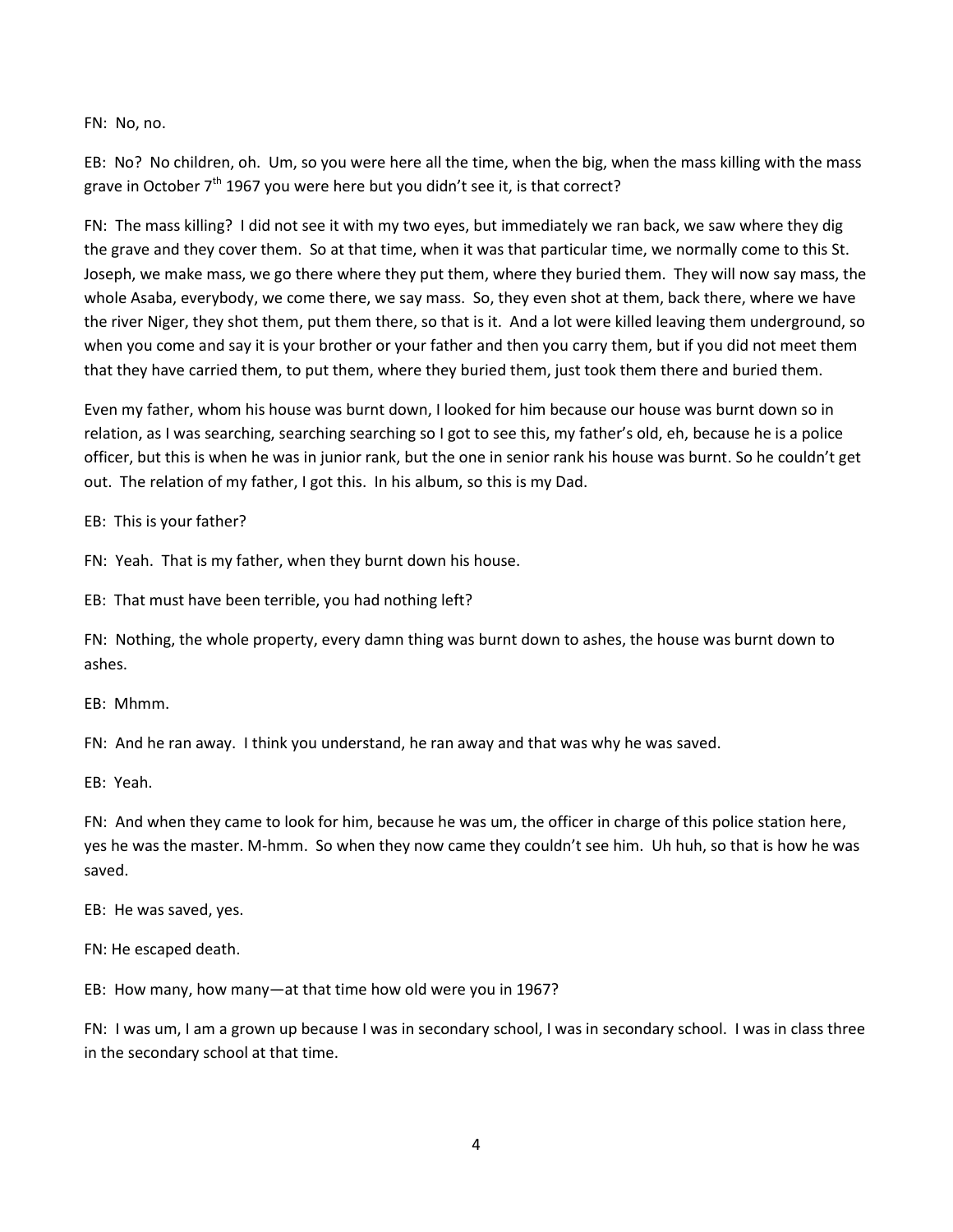EB: And how many brothers and sisters did you have, there was Peter, and did you have other brothers and sisters?

FN: Yes, my father had eleven children.

- EB: Eleven, yeah.
- FN: Eleven, yes.
- EB: And all of them—Peter was the only one who died of all of those…
- FN: Peter was my, was my father's junior brother.
- EB: Oh, Peter was not your brother he was your father's brother.
- FN: Brother, yes.
- EB: Okay so, yes.
- FO: He's an uncle.
- EB: He's an uncle, yes. But you, all you—
- FN: But peter and my father, they have the same father and the same mother.
- EB: Yes, full brothers.
- FN: The same father the same mother.

EB: So all your own brothers and sisters everybody survived, everybody escaped?

FN: Everybody escaped because they just dressed themselves like women, so, we all ran out into the bush before they could know that, before they could look back in the bush we had crossed.

EB: So everybody dressed as women you all went into the bush…

- FN: Yes.
- EB: With your mother?
- FN: With my mother, yeah.
- EB: And your father?

FN: No, my father ran because he was there so we told him they are already killing, killing people from house to house, they were killing people from house to house, house to house.

EB: Now, we know, we understand that when the troops came in as you say that they were killing everybody, killing people.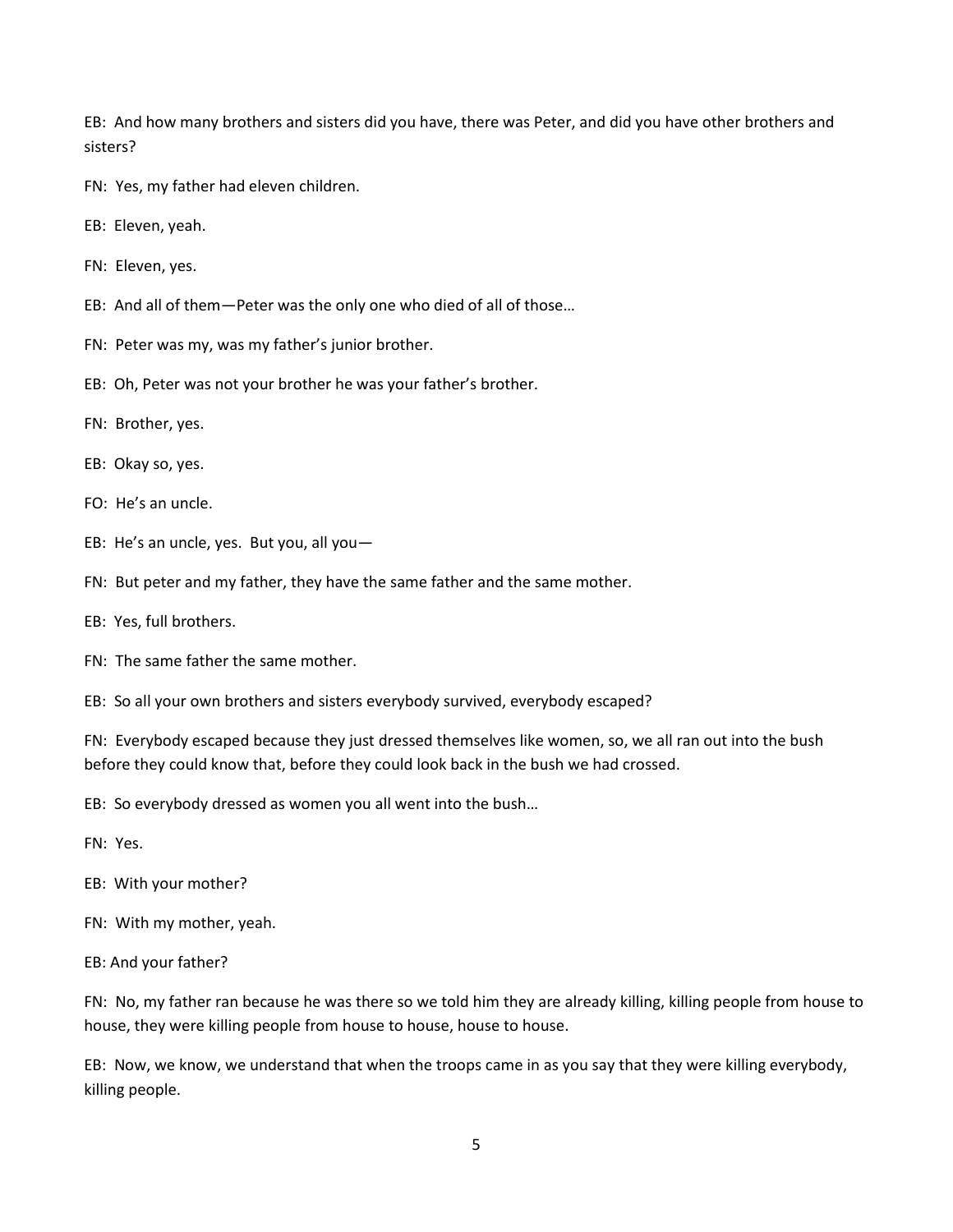FN: Yes, killing people.

EB: But then, after that, people agreed to come together and go for the greeting, the dance. Why do you think people agreed to do that? Because they knew there was a lot of killing…

FN: No, at that time, when they were coming in a forced place, they thought that to welcome them, as they say let us welcome, that it will be okay when they welcome. That, because we didn't know they came to kill, but if Asaba had known they had come to kill, well, nobody would appear, everybody would run away.

So we all thought that when we would come there is to show them that we welcome them and that we love peace.

EB: Yeah. How was that decided? Who decided to do that?

FN: Well, um, you know I cannot say who said we should do that. But people were saying as the troops came in, we didn't know their intention, so they said maybe we will welcome them. So people were dancing, they said that everybody should come out to welcome the troops. So we all came, people came out to welcome. It was when people who were in that area now went and they started killing them, that is, oh, we all said eh—so we are in trouble. So we now run.

EB: So you knew to get out. You knew to leave.

FN: So that is how we left.

EB: When you came back to Asaba after, what did you find here?

FN: We have no home to enter. No house to enter. Our house was burnt down. Everything. In fact when we went we had to be tying, you know the bags they put rice and beans, that is what we tied, because there was no clothes, there was nothing for us to hide our nakedness.

EB: That must have been a terrible shock to come back and find this.

FN: In fact, we suffered. We suffered. If we had money to buy salt, means later we saw some Christian organizations, they give us salt. That salt, if you want your soup to have this you just put your finger in the salt like this (*swirls finger*) and then put it in your soup so that you can get that taste. We suffered. A lot of children were shocked, you know, people were dying just like that. So, we ate rat, lizard, all these things we brought so that people would use it as meat. There was no money to buy it. In fact, Asaba suffered a lot.

EB: Do you think Asaba is still suffering because of what happened?

FN: So many people, so many people were still suffering. It was just of recent we were able to manage since, you know that since the war, it was just of recent, not more than three months ago, we were able to manage and rebuild the place. My father's house that was burnt down, it was, it was just of recent that we were able to rebuild, but it is not the way it was.

EB: So that was forty years later?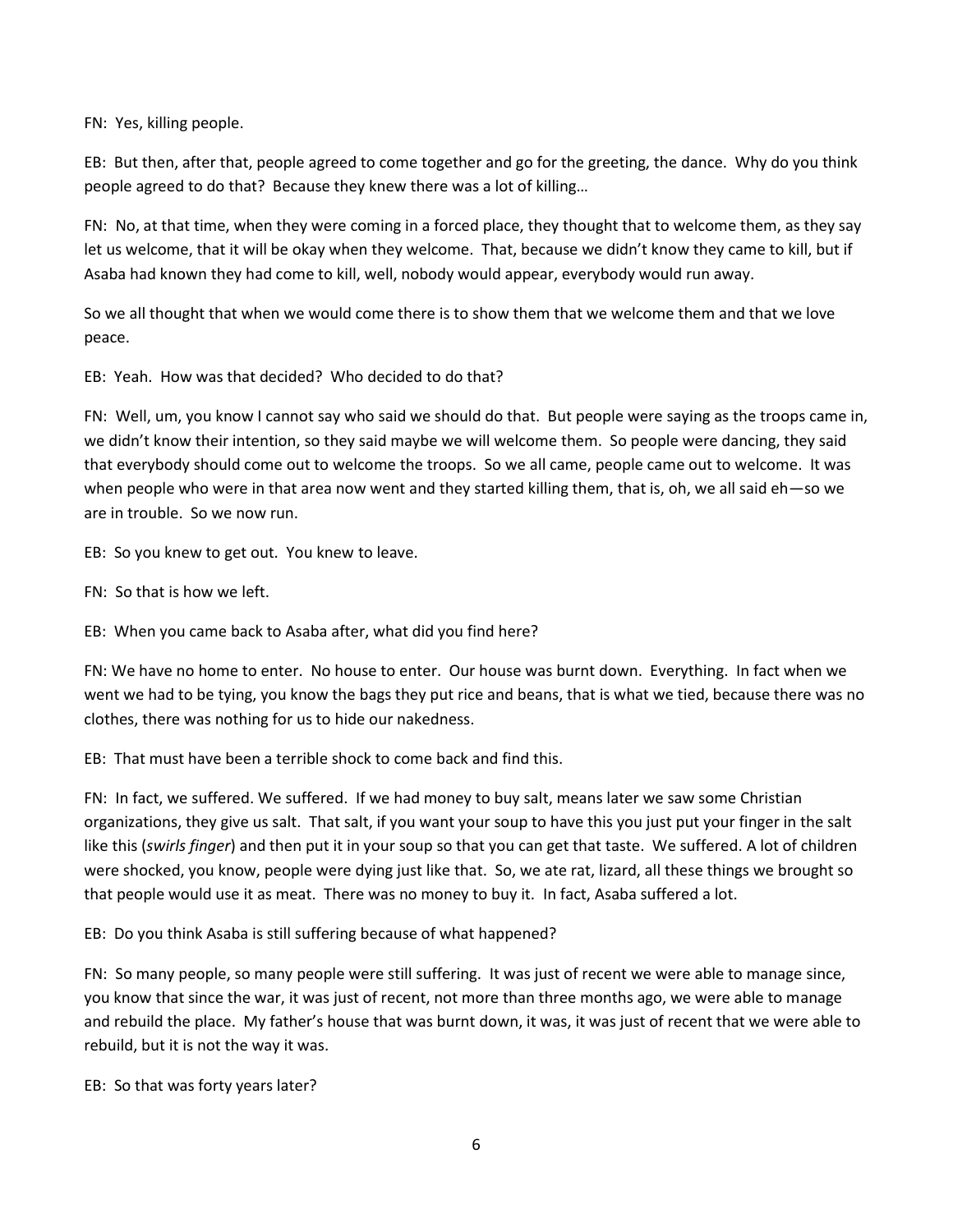FN: No, it was just three months ago we were able. You can only remember since then. And a lot of stress, a lot of stress. A lot of stress. No money to train the children, no money to—you know—to live the normal life. So a lot of suffering. Many people are still on it.

EB: What do you think should be done now, um, people say that it is important to remember to tell the story. How do you think this story should be told and what should we do?

FN: Well, if really you want to help as I have said now, at least make, as I say, there are some children whom their parents—what I mean by parents I mean their mother, is not able to bring them up. The children, no money to go to the university. A lot of people have the brain but there is no money to bring them up. As I said in Asaba there are people who are still suffering. Whom their relations who are not able—it is when you finish your own that you can help someone else. I think you understand me.

EB: Yes.

FN: So they don't have people to help them. But those that have nobody to help them are still suffering. They have not got opportunity to go to the university, and some males have no work. Have no work.

EB: Yeah.

FN: Now. So but if you were able to help it would be okay.

EB: We'll do what we can but we can't do miracles.

FN: Yes, I know, I know. To help. For example, help the poor, who are suffering. There are some children who, due to suffering and uh stress they now, you know, getting into what we don't love.

 So what we want, if you people are able to help, it would be okay I would like it. And I don't mind following you through so that you can pick my own number and so that we can be discussing. A lot of us who are suffering, we have our children who have been praying how to get to where you are outside the country. Because the problem, if you want people to help if you want people to help you, they won't be able to help you. They will not even want to hear that you want to go over there to be like them. I think you understand me. But if we see an organization who would be able to help us we need it.

EB: I understand, we can't do…

FN: We need it. We need it. I respond to the organization tell the organization this is our problem so that they will be able to help us. Through you people, yes, at least I have my own children that I'm suffering too.

EB: How many children do you have?

FN: I have seven of them.

EB: How old are they?

FN: I have one at the Polytechnica, and the last, you know the last one, is less than two years now. But I have struggled all the time because I have worked I retired Prime Minister of Labor, I retired as a civil servant. But